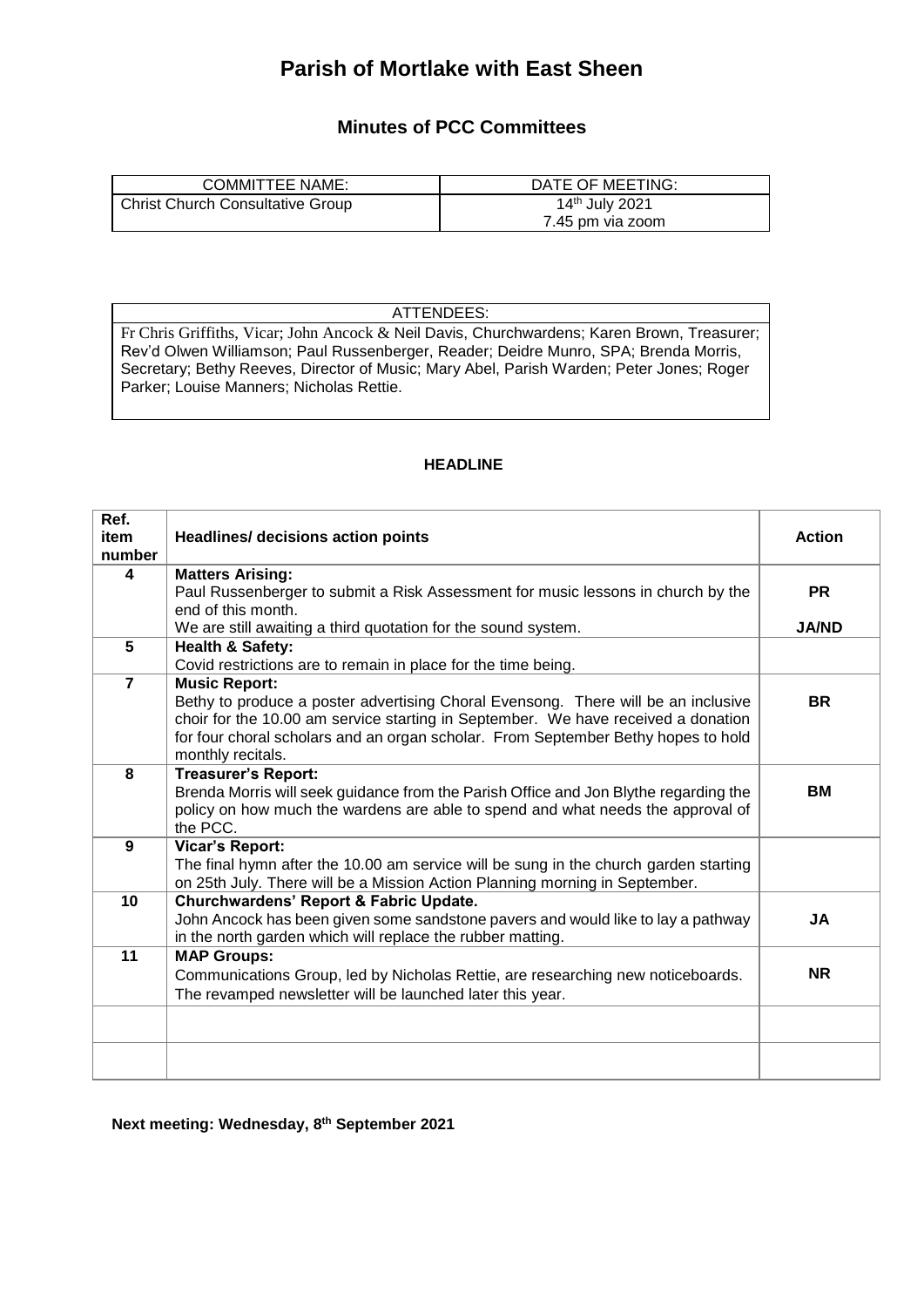| No | Item                                                                                                                                                                       | <b>Action</b> |
|----|----------------------------------------------------------------------------------------------------------------------------------------------------------------------------|---------------|
| 1. | <b>Opening Prayer:</b>                                                                                                                                                     |               |
|    | The meeting began with an opening prayer led by Fr Chris Griffiths                                                                                                         |               |
| 2. | Apologies for absence:                                                                                                                                                     |               |
|    | Apologies were received from Lindsay Ancock, Mireille Stanton and Judith<br>Russenberger                                                                                   |               |
| 3. | Approval of Minutes of 19th May 2021                                                                                                                                       |               |
|    | The minutes were approved by the CCCG.                                                                                                                                     |               |
| 4. | <b>Matters arising:</b>                                                                                                                                                    |               |
|    | Paul Russenberger's Risk Assessment for music lessons in church will be<br>$\bullet$                                                                                       | <b>PR</b>     |
|    | completed by the end of this month.<br>The third quotation for the sound system has been difficult to obtain and it<br>$\bullet$                                           | <b>JA/ND</b>  |
|    | was suggested that we use the Natural Buying Service.                                                                                                                      |               |
|    | The All Age Service has been reworked with the approval of the CCCG and<br>$\bullet$                                                                                       |               |
|    | the Ministry Team.                                                                                                                                                         |               |
| 5. | <b>Health &amp; Safety:</b>                                                                                                                                                |               |
|    | It was decided by the parish that Covid restrictions would remain in place after the                                                                                       |               |
|    | 19 <sup>th</sup> July, namely social distancing, masks and no singing in church. There is the                                                                              |               |
|    | option of singing a hymn after the service in the church garden in line with the other                                                                                     |               |
|    | churches in the parish. The neighbours to be notified. Advice is await from the                                                                                            |               |
| 6. | Southwark Covid Task Force. The size of the choir at Evensong is to be reviewed.<br>Safeguarding:                                                                          |               |
|    | Nothing to add.                                                                                                                                                            |               |
| 7. | <b>Music Report:</b>                                                                                                                                                       |               |
|    | Bethy submitted her report in advance of the meeting. She was thanked for                                                                                                  |               |
|    | organising a choir for Evensong which at present only has six singers. She would                                                                                           |               |
|    | like to increase the number of singers. The choir is aimed at professional or                                                                                              |               |
|    | advanced singers who are able to sight read. Attendance at Evensong has been                                                                                               |               |
|    | varied and it was suggested we advertise in the other churches. Bethy has been                                                                                             |               |
|    | asked to produce a poster. The morning choir will be an inclusive choir and she                                                                                            | <b>BR</b>     |
|    | hopes to start rehearsals in September. It was agreed with Fr Chris to use the                                                                                             |               |
|    | Peruvian Gloria at the 10.00 am service once we are allowed to sing again in church.<br>It has been difficult to find enough music copies of the hymn book and we may have |               |
|    | to buy more. Music for weddings and funerals has been going smoothly and Bethy                                                                                             |               |
|    | is already in discussion for upcoming weddings in July, August and September.                                                                                              |               |
|    | There has been a generous donation for four choral scholars and an organ scholar                                                                                           |               |
|    | in the upcoming academic year. She will be in touch with heads of music in local                                                                                           |               |
|    | schools and colleges. Auditions will take place in September. The scholars will be                                                                                         |               |
|    | required to sing at both Sunday services whilst the organ scholar will play                                                                                                |               |
|    | occasionally in the services and sing in the choir whilst not playing. Bethy hopes to<br>start a monthly recital series beginning in September, with professional standard |               |
|    | musicians and lunchtime recitals on Sundays once a month. She will discuss with                                                                                            |               |
|    | Chris whether these should be funded via tickets sales or donations.<br>After                                                                                              |               |
|    | presenting her report she retired from the meeting.                                                                                                                        |               |
| 8. | <b>Treasurer's Report:</b>                                                                                                                                                 |               |
|    | Karen circulated her report prior to the meeting.                                                                                                                          |               |
|    | Parish Finance Overview:                                                                                                                                                   |               |
|    | Planned Giving is down on last year by £1,000 and there are fewer                                                                                                          |               |
|    | members in the scheme in 2021, due to deaths and people moving away.<br>A few one off gifts have been given. Jon Blyth is investigating different types                    |               |
|    | of investment for the money on deposit in the parish account. Interest rates                                                                                               |               |
|    | are very low for most easy access accounts and there is a reluctance to                                                                                                    |               |
|    | place deposits at risk.                                                                                                                                                    |               |
|    | Income and Expenditure July 9th:<br>$\bullet$                                                                                                                              |               |
|    | Income so far £11,181                                                                                                                                                      |               |
|    | Expenditure<br>£11,120                                                                                                                                                     |               |
|    | There is a slow return from usual users of the hall and rooms. We now have                                                                                                 |               |
|    | bookings from Laidlaw, MV Dance Academy and Blitz Fitness. A major cost<br>is the hire of the microphone system at £108 per week which has cost us                         |               |
|    | £3,410 so far this year. There has been a donation of £14,000 received in                                                                                                  |               |
|    | memory of Peter & Prudie Mennell to train 4 choral scholars and 1 organ                                                                                                    |               |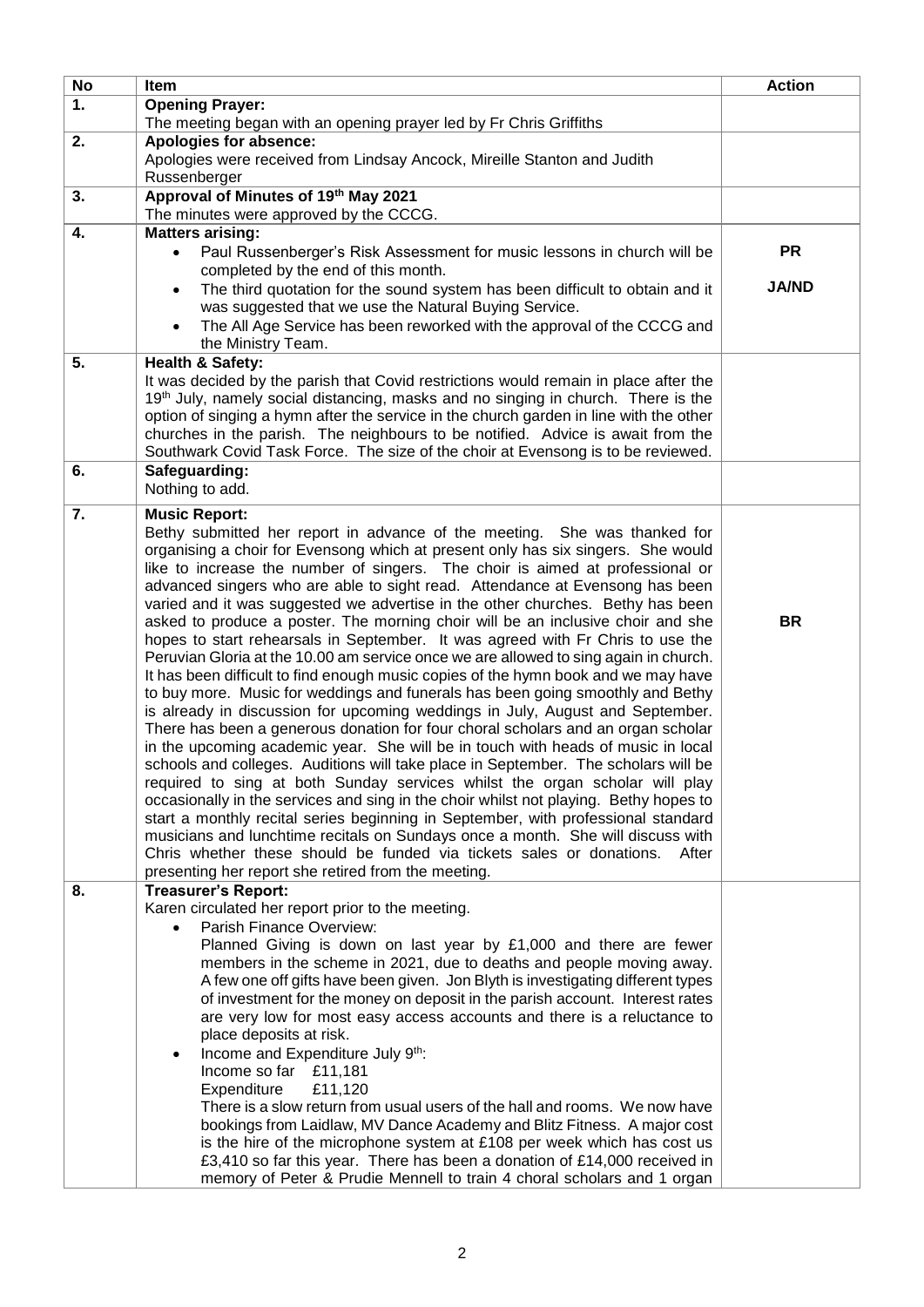| At Karen's request the CCCG ratified the accounts and she was thanked for<br>producing the report.<br>There followed a general discussion on how to raise more funds. Local people want<br>to have Christ Church there for weddings, baptisms and funerals and are prepared<br>to support the church as was experienced when fundraising for the hall. A "Friends"<br>Group" was one of the suggestions and this had been raised in the past. There is a<br>need to go green in the parish and this might attract local interest.<br>John Ancock raised the issue of wardens being able to spend up to £500 without<br>prior approval, after which approval had to be sought from the PCC. Brenda will<br><b>BM</b><br>check with the Parish Administrator and Jon Blythe if this is recorded in writing.<br>John Ancock would like to put a sandstone path from the north garden to the back<br>door. The sum quoted is £600-£800 and he would like to know if he can go ahead<br>and if this would need permission from the PCC and/or a faculty.<br>9.<br><b>Vicar's Report:</b><br>Chris Griffiths' report was circulated before the meeting. He thanked everybody<br>for giving so much of their time and energy to Christ Church.<br>Covid 19 – The wardens and ministry team regularly review this and feel with cases<br>rising locally and nationally it would not be the right time to abandon safety<br>measures. It is felt we should stick to face masks, hand sanitiser, social distancing<br>and the suspension of the Chalice and collection plate. However, along with the<br>other churches in the parish, we would like to introduce singing in the church garden<br>after the 10.00 am service starting on 25 <sup>th</sup> July.<br>We have eight weddings and four baptisms in the diary. One baptism in church and<br>one baptism preparation morning have taken place since the last meeting. The new<br>division of baptisms is working well (local families being invited to the All-Age<br>Service; those being baptised at Christ Church who live elsewhere but with family<br>connections at special noon services on the first Sunday).<br>Wedding preparation is taking place which involves four meeting for each wedding<br>couple; the preliminaries, planning the ceremony, and looking ahead to preparation<br>for married life itself, along with a rehearsal in church.<br>There have been no funerals since the last meeting as Bruce Dinwiddy funeral took<br>place at St Mary Abbot Kensington where Bruce's niece is the vicar. A memorial is<br>scheduled to be held there this autumn. Prudie Mennell's memorial service will be<br>held at Christ Church, at a date to be determined.<br>Pastoral Care - Chris thanked the Pastoral Team led by Revd Olwen. We are<br>presently administering Home Communion to two households.<br>Outreach – Chris has been in touch with local schools and has offered to be a school<br>governor at Sheen Mount. The heads of the three local schools have been receptive<br>and he hopes to establish a ministry presence in these places, perhaps with Open<br>the Book or some other ministry. Once Messy Church can take place that will be<br>an important bridge between us and Sheen Mount.<br>Chris has lobbied the local MP on the important issue of anti-terrorism in public<br>buildings including places of worship. The concern is that it will impose a heavy<br>burden on small and medium churches which are not especially at risk, including a<br>requirement for bag searches and permanent invigilation when the building is open.<br>Sarah Olney MP is writing to the Home Office and may ask a question in the<br>Commons about this.<br>Mission Action Planning - Revd Kath von Schubert and Chris had a meeting about<br>this and a vision morning is planned for September. He also intends to do a<br>community audit, looking at the demographics of our area and also surveying local<br>households to find out how the church can meeting their needs. | scholar. £524 was received from Sheen Mount from Christmas 2019.   |  |
|----------------------------------------------------------------------------------------------------------------------------------------------------------------------------------------------------------------------------------------------------------------------------------------------------------------------------------------------------------------------------------------------------------------------------------------------------------------------------------------------------------------------------------------------------------------------------------------------------------------------------------------------------------------------------------------------------------------------------------------------------------------------------------------------------------------------------------------------------------------------------------------------------------------------------------------------------------------------------------------------------------------------------------------------------------------------------------------------------------------------------------------------------------------------------------------------------------------------------------------------------------------------------------------------------------------------------------------------------------------------------------------------------------------------------------------------------------------------------------------------------------------------------------------------------------------------------------------------------------------------------------------------------------------------------------------------------------------------------------------------------------------------------------------------------------------------------------------------------------------------------------------------------------------------------------------------------------------------------------------------------------------------------------------------------------------------------------------------------------------------------------------------------------------------------------------------------------------------------------------------------------------------------------------------------------------------------------------------------------------------------------------------------------------------------------------------------------------------------------------------------------------------------------------------------------------------------------------------------------------------------------------------------------------------------------------------------------------------------------------------------------------------------------------------------------------------------------------------------------------------------------------------------------------------------------------------------------------------------------------------------------------------------------------------------------------------------------------------------------------------------------------------------------------------------------------------------------------------------------------------------------------------------------------------------------------------------------------------------------------------------------------------------------------------------------------------------------------------------------------------------------------------------------------------------------------------------------------------------------------------------------------------------------------------------------------------------------------------------------------------------------------------------------------------------------------------------------------------------------------------------------------------------------------------------------------------------------------------------------------------------------------------------------------------------------------------|--------------------------------------------------------------------|--|
|                                                                                                                                                                                                                                                                                                                                                                                                                                                                                                                                                                                                                                                                                                                                                                                                                                                                                                                                                                                                                                                                                                                                                                                                                                                                                                                                                                                                                                                                                                                                                                                                                                                                                                                                                                                                                                                                                                                                                                                                                                                                                                                                                                                                                                                                                                                                                                                                                                                                                                                                                                                                                                                                                                                                                                                                                                                                                                                                                                                                                                                                                                                                                                                                                                                                                                                                                                                                                                                                                                                                                                                                                                                                                                                                                                                                                                                                                                                                                                                                                                                                      | Tower House have paid for use of the church for their Speech Days. |  |
|                                                                                                                                                                                                                                                                                                                                                                                                                                                                                                                                                                                                                                                                                                                                                                                                                                                                                                                                                                                                                                                                                                                                                                                                                                                                                                                                                                                                                                                                                                                                                                                                                                                                                                                                                                                                                                                                                                                                                                                                                                                                                                                                                                                                                                                                                                                                                                                                                                                                                                                                                                                                                                                                                                                                                                                                                                                                                                                                                                                                                                                                                                                                                                                                                                                                                                                                                                                                                                                                                                                                                                                                                                                                                                                                                                                                                                                                                                                                                                                                                                                                      |                                                                    |  |
|                                                                                                                                                                                                                                                                                                                                                                                                                                                                                                                                                                                                                                                                                                                                                                                                                                                                                                                                                                                                                                                                                                                                                                                                                                                                                                                                                                                                                                                                                                                                                                                                                                                                                                                                                                                                                                                                                                                                                                                                                                                                                                                                                                                                                                                                                                                                                                                                                                                                                                                                                                                                                                                                                                                                                                                                                                                                                                                                                                                                                                                                                                                                                                                                                                                                                                                                                                                                                                                                                                                                                                                                                                                                                                                                                                                                                                                                                                                                                                                                                                                                      |                                                                    |  |
|                                                                                                                                                                                                                                                                                                                                                                                                                                                                                                                                                                                                                                                                                                                                                                                                                                                                                                                                                                                                                                                                                                                                                                                                                                                                                                                                                                                                                                                                                                                                                                                                                                                                                                                                                                                                                                                                                                                                                                                                                                                                                                                                                                                                                                                                                                                                                                                                                                                                                                                                                                                                                                                                                                                                                                                                                                                                                                                                                                                                                                                                                                                                                                                                                                                                                                                                                                                                                                                                                                                                                                                                                                                                                                                                                                                                                                                                                                                                                                                                                                                                      |                                                                    |  |
|                                                                                                                                                                                                                                                                                                                                                                                                                                                                                                                                                                                                                                                                                                                                                                                                                                                                                                                                                                                                                                                                                                                                                                                                                                                                                                                                                                                                                                                                                                                                                                                                                                                                                                                                                                                                                                                                                                                                                                                                                                                                                                                                                                                                                                                                                                                                                                                                                                                                                                                                                                                                                                                                                                                                                                                                                                                                                                                                                                                                                                                                                                                                                                                                                                                                                                                                                                                                                                                                                                                                                                                                                                                                                                                                                                                                                                                                                                                                                                                                                                                                      |                                                                    |  |
|                                                                                                                                                                                                                                                                                                                                                                                                                                                                                                                                                                                                                                                                                                                                                                                                                                                                                                                                                                                                                                                                                                                                                                                                                                                                                                                                                                                                                                                                                                                                                                                                                                                                                                                                                                                                                                                                                                                                                                                                                                                                                                                                                                                                                                                                                                                                                                                                                                                                                                                                                                                                                                                                                                                                                                                                                                                                                                                                                                                                                                                                                                                                                                                                                                                                                                                                                                                                                                                                                                                                                                                                                                                                                                                                                                                                                                                                                                                                                                                                                                                                      |                                                                    |  |
|                                                                                                                                                                                                                                                                                                                                                                                                                                                                                                                                                                                                                                                                                                                                                                                                                                                                                                                                                                                                                                                                                                                                                                                                                                                                                                                                                                                                                                                                                                                                                                                                                                                                                                                                                                                                                                                                                                                                                                                                                                                                                                                                                                                                                                                                                                                                                                                                                                                                                                                                                                                                                                                                                                                                                                                                                                                                                                                                                                                                                                                                                                                                                                                                                                                                                                                                                                                                                                                                                                                                                                                                                                                                                                                                                                                                                                                                                                                                                                                                                                                                      |                                                                    |  |
|                                                                                                                                                                                                                                                                                                                                                                                                                                                                                                                                                                                                                                                                                                                                                                                                                                                                                                                                                                                                                                                                                                                                                                                                                                                                                                                                                                                                                                                                                                                                                                                                                                                                                                                                                                                                                                                                                                                                                                                                                                                                                                                                                                                                                                                                                                                                                                                                                                                                                                                                                                                                                                                                                                                                                                                                                                                                                                                                                                                                                                                                                                                                                                                                                                                                                                                                                                                                                                                                                                                                                                                                                                                                                                                                                                                                                                                                                                                                                                                                                                                                      |                                                                    |  |
|                                                                                                                                                                                                                                                                                                                                                                                                                                                                                                                                                                                                                                                                                                                                                                                                                                                                                                                                                                                                                                                                                                                                                                                                                                                                                                                                                                                                                                                                                                                                                                                                                                                                                                                                                                                                                                                                                                                                                                                                                                                                                                                                                                                                                                                                                                                                                                                                                                                                                                                                                                                                                                                                                                                                                                                                                                                                                                                                                                                                                                                                                                                                                                                                                                                                                                                                                                                                                                                                                                                                                                                                                                                                                                                                                                                                                                                                                                                                                                                                                                                                      |                                                                    |  |
|                                                                                                                                                                                                                                                                                                                                                                                                                                                                                                                                                                                                                                                                                                                                                                                                                                                                                                                                                                                                                                                                                                                                                                                                                                                                                                                                                                                                                                                                                                                                                                                                                                                                                                                                                                                                                                                                                                                                                                                                                                                                                                                                                                                                                                                                                                                                                                                                                                                                                                                                                                                                                                                                                                                                                                                                                                                                                                                                                                                                                                                                                                                                                                                                                                                                                                                                                                                                                                                                                                                                                                                                                                                                                                                                                                                                                                                                                                                                                                                                                                                                      |                                                                    |  |
|                                                                                                                                                                                                                                                                                                                                                                                                                                                                                                                                                                                                                                                                                                                                                                                                                                                                                                                                                                                                                                                                                                                                                                                                                                                                                                                                                                                                                                                                                                                                                                                                                                                                                                                                                                                                                                                                                                                                                                                                                                                                                                                                                                                                                                                                                                                                                                                                                                                                                                                                                                                                                                                                                                                                                                                                                                                                                                                                                                                                                                                                                                                                                                                                                                                                                                                                                                                                                                                                                                                                                                                                                                                                                                                                                                                                                                                                                                                                                                                                                                                                      |                                                                    |  |
|                                                                                                                                                                                                                                                                                                                                                                                                                                                                                                                                                                                                                                                                                                                                                                                                                                                                                                                                                                                                                                                                                                                                                                                                                                                                                                                                                                                                                                                                                                                                                                                                                                                                                                                                                                                                                                                                                                                                                                                                                                                                                                                                                                                                                                                                                                                                                                                                                                                                                                                                                                                                                                                                                                                                                                                                                                                                                                                                                                                                                                                                                                                                                                                                                                                                                                                                                                                                                                                                                                                                                                                                                                                                                                                                                                                                                                                                                                                                                                                                                                                                      |                                                                    |  |
|                                                                                                                                                                                                                                                                                                                                                                                                                                                                                                                                                                                                                                                                                                                                                                                                                                                                                                                                                                                                                                                                                                                                                                                                                                                                                                                                                                                                                                                                                                                                                                                                                                                                                                                                                                                                                                                                                                                                                                                                                                                                                                                                                                                                                                                                                                                                                                                                                                                                                                                                                                                                                                                                                                                                                                                                                                                                                                                                                                                                                                                                                                                                                                                                                                                                                                                                                                                                                                                                                                                                                                                                                                                                                                                                                                                                                                                                                                                                                                                                                                                                      |                                                                    |  |
|                                                                                                                                                                                                                                                                                                                                                                                                                                                                                                                                                                                                                                                                                                                                                                                                                                                                                                                                                                                                                                                                                                                                                                                                                                                                                                                                                                                                                                                                                                                                                                                                                                                                                                                                                                                                                                                                                                                                                                                                                                                                                                                                                                                                                                                                                                                                                                                                                                                                                                                                                                                                                                                                                                                                                                                                                                                                                                                                                                                                                                                                                                                                                                                                                                                                                                                                                                                                                                                                                                                                                                                                                                                                                                                                                                                                                                                                                                                                                                                                                                                                      |                                                                    |  |
|                                                                                                                                                                                                                                                                                                                                                                                                                                                                                                                                                                                                                                                                                                                                                                                                                                                                                                                                                                                                                                                                                                                                                                                                                                                                                                                                                                                                                                                                                                                                                                                                                                                                                                                                                                                                                                                                                                                                                                                                                                                                                                                                                                                                                                                                                                                                                                                                                                                                                                                                                                                                                                                                                                                                                                                                                                                                                                                                                                                                                                                                                                                                                                                                                                                                                                                                                                                                                                                                                                                                                                                                                                                                                                                                                                                                                                                                                                                                                                                                                                                                      |                                                                    |  |
|                                                                                                                                                                                                                                                                                                                                                                                                                                                                                                                                                                                                                                                                                                                                                                                                                                                                                                                                                                                                                                                                                                                                                                                                                                                                                                                                                                                                                                                                                                                                                                                                                                                                                                                                                                                                                                                                                                                                                                                                                                                                                                                                                                                                                                                                                                                                                                                                                                                                                                                                                                                                                                                                                                                                                                                                                                                                                                                                                                                                                                                                                                                                                                                                                                                                                                                                                                                                                                                                                                                                                                                                                                                                                                                                                                                                                                                                                                                                                                                                                                                                      |                                                                    |  |
|                                                                                                                                                                                                                                                                                                                                                                                                                                                                                                                                                                                                                                                                                                                                                                                                                                                                                                                                                                                                                                                                                                                                                                                                                                                                                                                                                                                                                                                                                                                                                                                                                                                                                                                                                                                                                                                                                                                                                                                                                                                                                                                                                                                                                                                                                                                                                                                                                                                                                                                                                                                                                                                                                                                                                                                                                                                                                                                                                                                                                                                                                                                                                                                                                                                                                                                                                                                                                                                                                                                                                                                                                                                                                                                                                                                                                                                                                                                                                                                                                                                                      |                                                                    |  |
|                                                                                                                                                                                                                                                                                                                                                                                                                                                                                                                                                                                                                                                                                                                                                                                                                                                                                                                                                                                                                                                                                                                                                                                                                                                                                                                                                                                                                                                                                                                                                                                                                                                                                                                                                                                                                                                                                                                                                                                                                                                                                                                                                                                                                                                                                                                                                                                                                                                                                                                                                                                                                                                                                                                                                                                                                                                                                                                                                                                                                                                                                                                                                                                                                                                                                                                                                                                                                                                                                                                                                                                                                                                                                                                                                                                                                                                                                                                                                                                                                                                                      |                                                                    |  |
|                                                                                                                                                                                                                                                                                                                                                                                                                                                                                                                                                                                                                                                                                                                                                                                                                                                                                                                                                                                                                                                                                                                                                                                                                                                                                                                                                                                                                                                                                                                                                                                                                                                                                                                                                                                                                                                                                                                                                                                                                                                                                                                                                                                                                                                                                                                                                                                                                                                                                                                                                                                                                                                                                                                                                                                                                                                                                                                                                                                                                                                                                                                                                                                                                                                                                                                                                                                                                                                                                                                                                                                                                                                                                                                                                                                                                                                                                                                                                                                                                                                                      |                                                                    |  |
|                                                                                                                                                                                                                                                                                                                                                                                                                                                                                                                                                                                                                                                                                                                                                                                                                                                                                                                                                                                                                                                                                                                                                                                                                                                                                                                                                                                                                                                                                                                                                                                                                                                                                                                                                                                                                                                                                                                                                                                                                                                                                                                                                                                                                                                                                                                                                                                                                                                                                                                                                                                                                                                                                                                                                                                                                                                                                                                                                                                                                                                                                                                                                                                                                                                                                                                                                                                                                                                                                                                                                                                                                                                                                                                                                                                                                                                                                                                                                                                                                                                                      |                                                                    |  |
|                                                                                                                                                                                                                                                                                                                                                                                                                                                                                                                                                                                                                                                                                                                                                                                                                                                                                                                                                                                                                                                                                                                                                                                                                                                                                                                                                                                                                                                                                                                                                                                                                                                                                                                                                                                                                                                                                                                                                                                                                                                                                                                                                                                                                                                                                                                                                                                                                                                                                                                                                                                                                                                                                                                                                                                                                                                                                                                                                                                                                                                                                                                                                                                                                                                                                                                                                                                                                                                                                                                                                                                                                                                                                                                                                                                                                                                                                                                                                                                                                                                                      |                                                                    |  |
|                                                                                                                                                                                                                                                                                                                                                                                                                                                                                                                                                                                                                                                                                                                                                                                                                                                                                                                                                                                                                                                                                                                                                                                                                                                                                                                                                                                                                                                                                                                                                                                                                                                                                                                                                                                                                                                                                                                                                                                                                                                                                                                                                                                                                                                                                                                                                                                                                                                                                                                                                                                                                                                                                                                                                                                                                                                                                                                                                                                                                                                                                                                                                                                                                                                                                                                                                                                                                                                                                                                                                                                                                                                                                                                                                                                                                                                                                                                                                                                                                                                                      |                                                                    |  |
|                                                                                                                                                                                                                                                                                                                                                                                                                                                                                                                                                                                                                                                                                                                                                                                                                                                                                                                                                                                                                                                                                                                                                                                                                                                                                                                                                                                                                                                                                                                                                                                                                                                                                                                                                                                                                                                                                                                                                                                                                                                                                                                                                                                                                                                                                                                                                                                                                                                                                                                                                                                                                                                                                                                                                                                                                                                                                                                                                                                                                                                                                                                                                                                                                                                                                                                                                                                                                                                                                                                                                                                                                                                                                                                                                                                                                                                                                                                                                                                                                                                                      |                                                                    |  |
|                                                                                                                                                                                                                                                                                                                                                                                                                                                                                                                                                                                                                                                                                                                                                                                                                                                                                                                                                                                                                                                                                                                                                                                                                                                                                                                                                                                                                                                                                                                                                                                                                                                                                                                                                                                                                                                                                                                                                                                                                                                                                                                                                                                                                                                                                                                                                                                                                                                                                                                                                                                                                                                                                                                                                                                                                                                                                                                                                                                                                                                                                                                                                                                                                                                                                                                                                                                                                                                                                                                                                                                                                                                                                                                                                                                                                                                                                                                                                                                                                                                                      |                                                                    |  |
|                                                                                                                                                                                                                                                                                                                                                                                                                                                                                                                                                                                                                                                                                                                                                                                                                                                                                                                                                                                                                                                                                                                                                                                                                                                                                                                                                                                                                                                                                                                                                                                                                                                                                                                                                                                                                                                                                                                                                                                                                                                                                                                                                                                                                                                                                                                                                                                                                                                                                                                                                                                                                                                                                                                                                                                                                                                                                                                                                                                                                                                                                                                                                                                                                                                                                                                                                                                                                                                                                                                                                                                                                                                                                                                                                                                                                                                                                                                                                                                                                                                                      |                                                                    |  |
|                                                                                                                                                                                                                                                                                                                                                                                                                                                                                                                                                                                                                                                                                                                                                                                                                                                                                                                                                                                                                                                                                                                                                                                                                                                                                                                                                                                                                                                                                                                                                                                                                                                                                                                                                                                                                                                                                                                                                                                                                                                                                                                                                                                                                                                                                                                                                                                                                                                                                                                                                                                                                                                                                                                                                                                                                                                                                                                                                                                                                                                                                                                                                                                                                                                                                                                                                                                                                                                                                                                                                                                                                                                                                                                                                                                                                                                                                                                                                                                                                                                                      |                                                                    |  |
|                                                                                                                                                                                                                                                                                                                                                                                                                                                                                                                                                                                                                                                                                                                                                                                                                                                                                                                                                                                                                                                                                                                                                                                                                                                                                                                                                                                                                                                                                                                                                                                                                                                                                                                                                                                                                                                                                                                                                                                                                                                                                                                                                                                                                                                                                                                                                                                                                                                                                                                                                                                                                                                                                                                                                                                                                                                                                                                                                                                                                                                                                                                                                                                                                                                                                                                                                                                                                                                                                                                                                                                                                                                                                                                                                                                                                                                                                                                                                                                                                                                                      |                                                                    |  |
|                                                                                                                                                                                                                                                                                                                                                                                                                                                                                                                                                                                                                                                                                                                                                                                                                                                                                                                                                                                                                                                                                                                                                                                                                                                                                                                                                                                                                                                                                                                                                                                                                                                                                                                                                                                                                                                                                                                                                                                                                                                                                                                                                                                                                                                                                                                                                                                                                                                                                                                                                                                                                                                                                                                                                                                                                                                                                                                                                                                                                                                                                                                                                                                                                                                                                                                                                                                                                                                                                                                                                                                                                                                                                                                                                                                                                                                                                                                                                                                                                                                                      |                                                                    |  |
|                                                                                                                                                                                                                                                                                                                                                                                                                                                                                                                                                                                                                                                                                                                                                                                                                                                                                                                                                                                                                                                                                                                                                                                                                                                                                                                                                                                                                                                                                                                                                                                                                                                                                                                                                                                                                                                                                                                                                                                                                                                                                                                                                                                                                                                                                                                                                                                                                                                                                                                                                                                                                                                                                                                                                                                                                                                                                                                                                                                                                                                                                                                                                                                                                                                                                                                                                                                                                                                                                                                                                                                                                                                                                                                                                                                                                                                                                                                                                                                                                                                                      |                                                                    |  |
|                                                                                                                                                                                                                                                                                                                                                                                                                                                                                                                                                                                                                                                                                                                                                                                                                                                                                                                                                                                                                                                                                                                                                                                                                                                                                                                                                                                                                                                                                                                                                                                                                                                                                                                                                                                                                                                                                                                                                                                                                                                                                                                                                                                                                                                                                                                                                                                                                                                                                                                                                                                                                                                                                                                                                                                                                                                                                                                                                                                                                                                                                                                                                                                                                                                                                                                                                                                                                                                                                                                                                                                                                                                                                                                                                                                                                                                                                                                                                                                                                                                                      |                                                                    |  |
|                                                                                                                                                                                                                                                                                                                                                                                                                                                                                                                                                                                                                                                                                                                                                                                                                                                                                                                                                                                                                                                                                                                                                                                                                                                                                                                                                                                                                                                                                                                                                                                                                                                                                                                                                                                                                                                                                                                                                                                                                                                                                                                                                                                                                                                                                                                                                                                                                                                                                                                                                                                                                                                                                                                                                                                                                                                                                                                                                                                                                                                                                                                                                                                                                                                                                                                                                                                                                                                                                                                                                                                                                                                                                                                                                                                                                                                                                                                                                                                                                                                                      |                                                                    |  |
|                                                                                                                                                                                                                                                                                                                                                                                                                                                                                                                                                                                                                                                                                                                                                                                                                                                                                                                                                                                                                                                                                                                                                                                                                                                                                                                                                                                                                                                                                                                                                                                                                                                                                                                                                                                                                                                                                                                                                                                                                                                                                                                                                                                                                                                                                                                                                                                                                                                                                                                                                                                                                                                                                                                                                                                                                                                                                                                                                                                                                                                                                                                                                                                                                                                                                                                                                                                                                                                                                                                                                                                                                                                                                                                                                                                                                                                                                                                                                                                                                                                                      |                                                                    |  |
|                                                                                                                                                                                                                                                                                                                                                                                                                                                                                                                                                                                                                                                                                                                                                                                                                                                                                                                                                                                                                                                                                                                                                                                                                                                                                                                                                                                                                                                                                                                                                                                                                                                                                                                                                                                                                                                                                                                                                                                                                                                                                                                                                                                                                                                                                                                                                                                                                                                                                                                                                                                                                                                                                                                                                                                                                                                                                                                                                                                                                                                                                                                                                                                                                                                                                                                                                                                                                                                                                                                                                                                                                                                                                                                                                                                                                                                                                                                                                                                                                                                                      |                                                                    |  |
|                                                                                                                                                                                                                                                                                                                                                                                                                                                                                                                                                                                                                                                                                                                                                                                                                                                                                                                                                                                                                                                                                                                                                                                                                                                                                                                                                                                                                                                                                                                                                                                                                                                                                                                                                                                                                                                                                                                                                                                                                                                                                                                                                                                                                                                                                                                                                                                                                                                                                                                                                                                                                                                                                                                                                                                                                                                                                                                                                                                                                                                                                                                                                                                                                                                                                                                                                                                                                                                                                                                                                                                                                                                                                                                                                                                                                                                                                                                                                                                                                                                                      |                                                                    |  |
|                                                                                                                                                                                                                                                                                                                                                                                                                                                                                                                                                                                                                                                                                                                                                                                                                                                                                                                                                                                                                                                                                                                                                                                                                                                                                                                                                                                                                                                                                                                                                                                                                                                                                                                                                                                                                                                                                                                                                                                                                                                                                                                                                                                                                                                                                                                                                                                                                                                                                                                                                                                                                                                                                                                                                                                                                                                                                                                                                                                                                                                                                                                                                                                                                                                                                                                                                                                                                                                                                                                                                                                                                                                                                                                                                                                                                                                                                                                                                                                                                                                                      |                                                                    |  |
|                                                                                                                                                                                                                                                                                                                                                                                                                                                                                                                                                                                                                                                                                                                                                                                                                                                                                                                                                                                                                                                                                                                                                                                                                                                                                                                                                                                                                                                                                                                                                                                                                                                                                                                                                                                                                                                                                                                                                                                                                                                                                                                                                                                                                                                                                                                                                                                                                                                                                                                                                                                                                                                                                                                                                                                                                                                                                                                                                                                                                                                                                                                                                                                                                                                                                                                                                                                                                                                                                                                                                                                                                                                                                                                                                                                                                                                                                                                                                                                                                                                                      |                                                                    |  |
|                                                                                                                                                                                                                                                                                                                                                                                                                                                                                                                                                                                                                                                                                                                                                                                                                                                                                                                                                                                                                                                                                                                                                                                                                                                                                                                                                                                                                                                                                                                                                                                                                                                                                                                                                                                                                                                                                                                                                                                                                                                                                                                                                                                                                                                                                                                                                                                                                                                                                                                                                                                                                                                                                                                                                                                                                                                                                                                                                                                                                                                                                                                                                                                                                                                                                                                                                                                                                                                                                                                                                                                                                                                                                                                                                                                                                                                                                                                                                                                                                                                                      |                                                                    |  |
|                                                                                                                                                                                                                                                                                                                                                                                                                                                                                                                                                                                                                                                                                                                                                                                                                                                                                                                                                                                                                                                                                                                                                                                                                                                                                                                                                                                                                                                                                                                                                                                                                                                                                                                                                                                                                                                                                                                                                                                                                                                                                                                                                                                                                                                                                                                                                                                                                                                                                                                                                                                                                                                                                                                                                                                                                                                                                                                                                                                                                                                                                                                                                                                                                                                                                                                                                                                                                                                                                                                                                                                                                                                                                                                                                                                                                                                                                                                                                                                                                                                                      |                                                                    |  |
|                                                                                                                                                                                                                                                                                                                                                                                                                                                                                                                                                                                                                                                                                                                                                                                                                                                                                                                                                                                                                                                                                                                                                                                                                                                                                                                                                                                                                                                                                                                                                                                                                                                                                                                                                                                                                                                                                                                                                                                                                                                                                                                                                                                                                                                                                                                                                                                                                                                                                                                                                                                                                                                                                                                                                                                                                                                                                                                                                                                                                                                                                                                                                                                                                                                                                                                                                                                                                                                                                                                                                                                                                                                                                                                                                                                                                                                                                                                                                                                                                                                                      |                                                                    |  |
|                                                                                                                                                                                                                                                                                                                                                                                                                                                                                                                                                                                                                                                                                                                                                                                                                                                                                                                                                                                                                                                                                                                                                                                                                                                                                                                                                                                                                                                                                                                                                                                                                                                                                                                                                                                                                                                                                                                                                                                                                                                                                                                                                                                                                                                                                                                                                                                                                                                                                                                                                                                                                                                                                                                                                                                                                                                                                                                                                                                                                                                                                                                                                                                                                                                                                                                                                                                                                                                                                                                                                                                                                                                                                                                                                                                                                                                                                                                                                                                                                                                                      |                                                                    |  |
|                                                                                                                                                                                                                                                                                                                                                                                                                                                                                                                                                                                                                                                                                                                                                                                                                                                                                                                                                                                                                                                                                                                                                                                                                                                                                                                                                                                                                                                                                                                                                                                                                                                                                                                                                                                                                                                                                                                                                                                                                                                                                                                                                                                                                                                                                                                                                                                                                                                                                                                                                                                                                                                                                                                                                                                                                                                                                                                                                                                                                                                                                                                                                                                                                                                                                                                                                                                                                                                                                                                                                                                                                                                                                                                                                                                                                                                                                                                                                                                                                                                                      |                                                                    |  |
|                                                                                                                                                                                                                                                                                                                                                                                                                                                                                                                                                                                                                                                                                                                                                                                                                                                                                                                                                                                                                                                                                                                                                                                                                                                                                                                                                                                                                                                                                                                                                                                                                                                                                                                                                                                                                                                                                                                                                                                                                                                                                                                                                                                                                                                                                                                                                                                                                                                                                                                                                                                                                                                                                                                                                                                                                                                                                                                                                                                                                                                                                                                                                                                                                                                                                                                                                                                                                                                                                                                                                                                                                                                                                                                                                                                                                                                                                                                                                                                                                                                                      |                                                                    |  |
|                                                                                                                                                                                                                                                                                                                                                                                                                                                                                                                                                                                                                                                                                                                                                                                                                                                                                                                                                                                                                                                                                                                                                                                                                                                                                                                                                                                                                                                                                                                                                                                                                                                                                                                                                                                                                                                                                                                                                                                                                                                                                                                                                                                                                                                                                                                                                                                                                                                                                                                                                                                                                                                                                                                                                                                                                                                                                                                                                                                                                                                                                                                                                                                                                                                                                                                                                                                                                                                                                                                                                                                                                                                                                                                                                                                                                                                                                                                                                                                                                                                                      |                                                                    |  |
|                                                                                                                                                                                                                                                                                                                                                                                                                                                                                                                                                                                                                                                                                                                                                                                                                                                                                                                                                                                                                                                                                                                                                                                                                                                                                                                                                                                                                                                                                                                                                                                                                                                                                                                                                                                                                                                                                                                                                                                                                                                                                                                                                                                                                                                                                                                                                                                                                                                                                                                                                                                                                                                                                                                                                                                                                                                                                                                                                                                                                                                                                                                                                                                                                                                                                                                                                                                                                                                                                                                                                                                                                                                                                                                                                                                                                                                                                                                                                                                                                                                                      |                                                                    |  |
|                                                                                                                                                                                                                                                                                                                                                                                                                                                                                                                                                                                                                                                                                                                                                                                                                                                                                                                                                                                                                                                                                                                                                                                                                                                                                                                                                                                                                                                                                                                                                                                                                                                                                                                                                                                                                                                                                                                                                                                                                                                                                                                                                                                                                                                                                                                                                                                                                                                                                                                                                                                                                                                                                                                                                                                                                                                                                                                                                                                                                                                                                                                                                                                                                                                                                                                                                                                                                                                                                                                                                                                                                                                                                                                                                                                                                                                                                                                                                                                                                                                                      |                                                                    |  |
|                                                                                                                                                                                                                                                                                                                                                                                                                                                                                                                                                                                                                                                                                                                                                                                                                                                                                                                                                                                                                                                                                                                                                                                                                                                                                                                                                                                                                                                                                                                                                                                                                                                                                                                                                                                                                                                                                                                                                                                                                                                                                                                                                                                                                                                                                                                                                                                                                                                                                                                                                                                                                                                                                                                                                                                                                                                                                                                                                                                                                                                                                                                                                                                                                                                                                                                                                                                                                                                                                                                                                                                                                                                                                                                                                                                                                                                                                                                                                                                                                                                                      |                                                                    |  |
|                                                                                                                                                                                                                                                                                                                                                                                                                                                                                                                                                                                                                                                                                                                                                                                                                                                                                                                                                                                                                                                                                                                                                                                                                                                                                                                                                                                                                                                                                                                                                                                                                                                                                                                                                                                                                                                                                                                                                                                                                                                                                                                                                                                                                                                                                                                                                                                                                                                                                                                                                                                                                                                                                                                                                                                                                                                                                                                                                                                                                                                                                                                                                                                                                                                                                                                                                                                                                                                                                                                                                                                                                                                                                                                                                                                                                                                                                                                                                                                                                                                                      |                                                                    |  |
|                                                                                                                                                                                                                                                                                                                                                                                                                                                                                                                                                                                                                                                                                                                                                                                                                                                                                                                                                                                                                                                                                                                                                                                                                                                                                                                                                                                                                                                                                                                                                                                                                                                                                                                                                                                                                                                                                                                                                                                                                                                                                                                                                                                                                                                                                                                                                                                                                                                                                                                                                                                                                                                                                                                                                                                                                                                                                                                                                                                                                                                                                                                                                                                                                                                                                                                                                                                                                                                                                                                                                                                                                                                                                                                                                                                                                                                                                                                                                                                                                                                                      |                                                                    |  |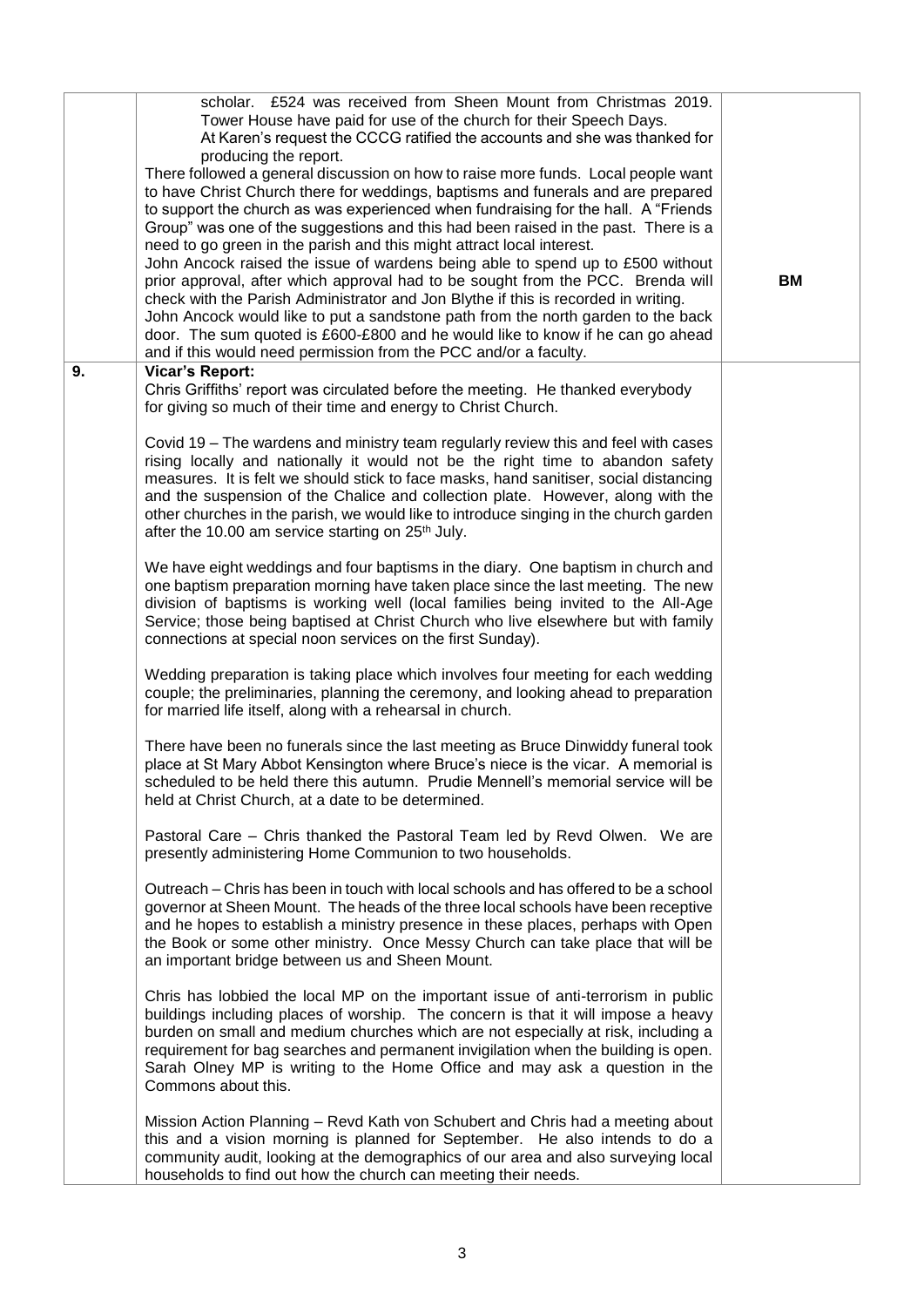|     | Music – Chris thanked our capable Director of Music, Bethy, and looks forward to<br>reintroducing a choir on Sunday mornings. The Evensong choir is doing a wonderful<br>job and is attracting some interest from members of the community as they pass by.<br>Attendance has been varied and it is hoped attendance will increase after the<br>summer holiday and with some advertising around the parish.                                                                                                                                                                                                                                                                                                                                                                                                                                                                                                                                                                                                                                                                                                                                                                                                                                                                                              |  |
|-----|----------------------------------------------------------------------------------------------------------------------------------------------------------------------------------------------------------------------------------------------------------------------------------------------------------------------------------------------------------------------------------------------------------------------------------------------------------------------------------------------------------------------------------------------------------------------------------------------------------------------------------------------------------------------------------------------------------------------------------------------------------------------------------------------------------------------------------------------------------------------------------------------------------------------------------------------------------------------------------------------------------------------------------------------------------------------------------------------------------------------------------------------------------------------------------------------------------------------------------------------------------------------------------------------------------|--|
|     | Wider Parish/Church – Chris meets regularly for morning prayer with the other clergy<br>in the parish. One Sunday per quarter he is deployed to other churches in the team.<br>He also regularly attends Deanery Chapter (clergy colleagues in the Deanery of<br>Richmond & Barnes) and Deanery Synod (clergy and laity) meetings.                                                                                                                                                                                                                                                                                                                                                                                                                                                                                                                                                                                                                                                                                                                                                                                                                                                                                                                                                                       |  |
|     | Finally, Chris has joined the Mothers Union, an active branch of which we are<br>blessed with in this parish. The banner is currently with us at Christ Church.                                                                                                                                                                                                                                                                                                                                                                                                                                                                                                                                                                                                                                                                                                                                                                                                                                                                                                                                                                                                                                                                                                                                          |  |
|     | Worship – With CCCG approval a new order of service for the All-age has been<br>introduced, This replaces the previous experiment whereby a Service of the Word,<br>followed by a brief interval and then a shortened communion. The Wednesday<br>service is doing well, with an average of 15-16, sometimes bolstered by additional<br>Mothers Union support. It is a crucial part of our outreach to the older generation,<br>and the familiar words of the 1662 Prayer Book seemed to be valued by those who<br>attend. Chris wonders if an early morning communion or an evening service one<br>weekday would be appropriate and invites our thoughts. One idea for discussion is<br>the idea of the reading sheet for the 10.00 am service. The cost would be about<br>£3.99 per week assuming 75 sheets. They are available in A5 and A4. They could<br>also be on tablets. Also would it be possible to order A4 version with our order of<br>service on the back. Large print would be easier to read and more suitable for<br>evensong. Along with this, Chris would like to seek the CCCG view, and the view<br>of those who attending the 8.00 am service, on whether the time has come for the<br>8.00 congregation to move across to the same cycle of readings as the 10.00 am<br>service. |  |
|     | Study Groups – An Autumn book group has been pencilled in, spending Wednesday<br>evenings in September, via Zoom, discussing Rowan Williams' short and accessible<br>book, Silence and Honey Cakes which uses sayings of the 4 <sup>th</sup> century desert monks<br>to explore some of the challenges of prayer and spirituality.                                                                                                                                                                                                                                                                                                                                                                                                                                                                                                                                                                                                                                                                                                                                                                                                                                                                                                                                                                       |  |
| 10. | <b>Churchwardens' Report &amp; Fabric Update:-</b><br>Neil Davis sent a wardens' report to the PCC prior to their meeting. The gutter has<br>been cleared of pine needles and no more leaks in the roof have appeared since.<br>The rubber matting which forms the pathway to the sheds is not wide enough for the<br>chair trolley. John has been given some sandstone pavers which he would like to<br>use for the path. His builder has quoted £600/£800 for the works. John will check<br>if hard core is needed. John to circulate his list of works following the quinquennial<br>inspection. He also raised the question of having a defibrillator in church.                                                                                                                                                                                                                                                                                                                                                                                                                                                                                                                                                                                                                                     |  |
| 11. | <b>MAP Groups:</b><br>Chris circulated his review of the MAP document prior to the meeting. The five<br>points of the MAP are:                                                                                                                                                                                                                                                                                                                                                                                                                                                                                                                                                                                                                                                                                                                                                                                                                                                                                                                                                                                                                                                                                                                                                                           |  |
|     | "Tell" – To proclaim the good news of the Kingdom<br>1.<br>"Teach" - Teach, baptise and nurture new believers<br>2.<br>"Tend" – To respond to human need through loving service<br>3.<br>"Transform" – To seek to transform unjust structures of society, to challenge<br>4.<br>violence of every kind, and to pursue peace and reconciliation.<br>5. "Treasure" - To strive to safeguard the integrity of creation and sustain and<br>renew the life of the earth.                                                                                                                                                                                                                                                                                                                                                                                                                                                                                                                                                                                                                                                                                                                                                                                                                                      |  |
|     | Proposal – before our congregational meeting in September, it is suggested that the<br>CCCG re-format its agenda and subgroups. In many cases things we already do<br>can be placed under these headings. This will help us stay focused on Mission and<br>reminds us that in many ways we are a missional church already. It is suggested<br>that the present sub-groups are realigned as follows, each continuing to report at                                                                                                                                                                                                                                                                                                                                                                                                                                                                                                                                                                                                                                                                                                                                                                                                                                                                         |  |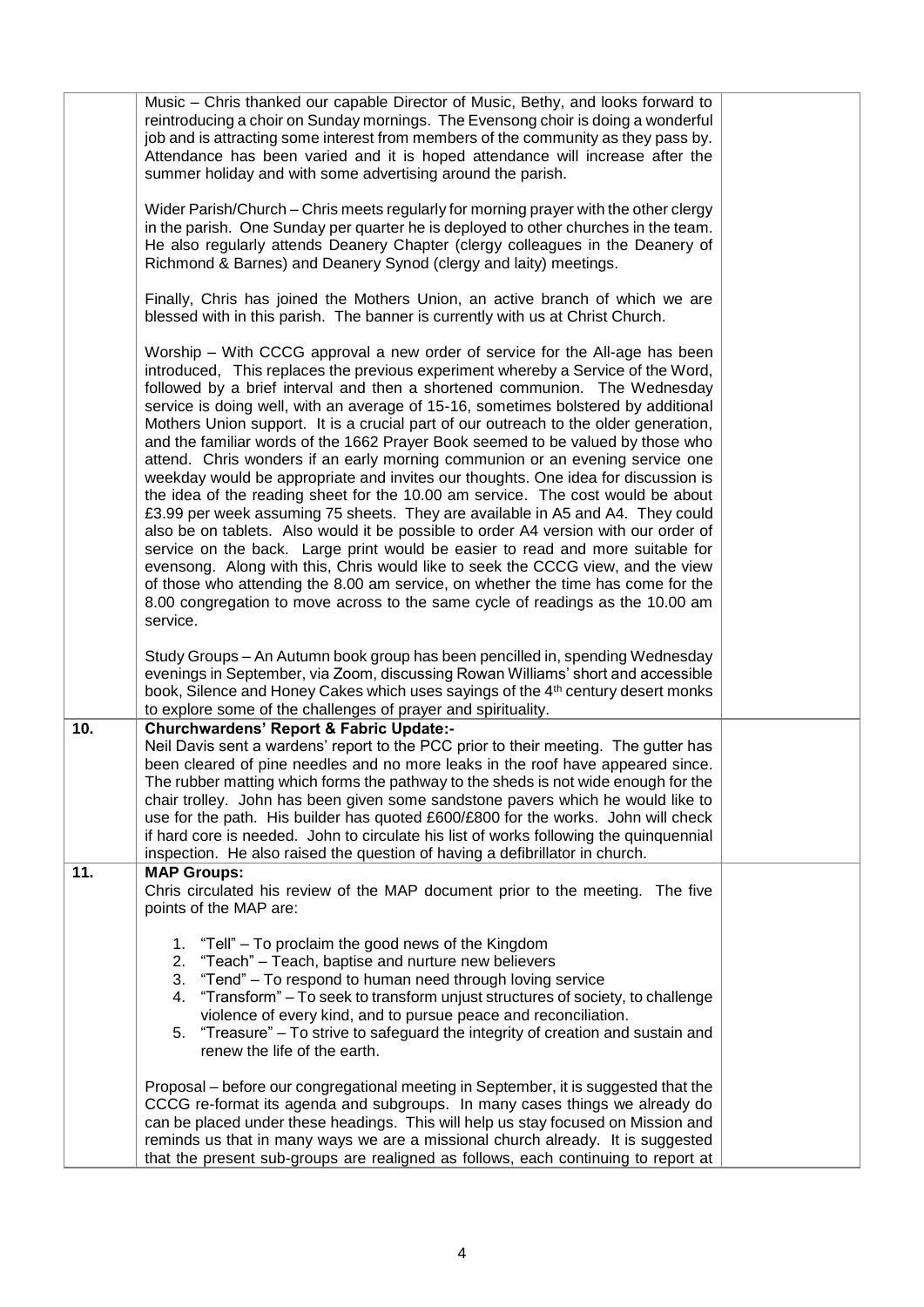| each meeting. The CCCG will maintain an overview, assessing overall church<br>activity against the 5MM. This will replace the need for a MAP document.<br><b>Mark of Mission</b><br><b>Current Activity</b><br>Leader(s)<br>Subgroup                                                                                                                                                                                                                                                                                                                                                                                                                                                             |                                                                                                                                                                                                                                                                                                                                                                                                                                                                                                                                                                                                    |                                                                                                                                                                                                       |  |
|--------------------------------------------------------------------------------------------------------------------------------------------------------------------------------------------------------------------------------------------------------------------------------------------------------------------------------------------------------------------------------------------------------------------------------------------------------------------------------------------------------------------------------------------------------------------------------------------------------------------------------------------------------------------------------------------------|----------------------------------------------------------------------------------------------------------------------------------------------------------------------------------------------------------------------------------------------------------------------------------------------------------------------------------------------------------------------------------------------------------------------------------------------------------------------------------------------------------------------------------------------------------------------------------------------------|-------------------------------------------------------------------------------------------------------------------------------------------------------------------------------------------------------|--|
| "Tell"                                                                                                                                                                                                                                                                                                                                                                                                                                                                                                                                                                                                                                                                                           | Communications                                                                                                                                                                                                                                                                                                                                                                                                                                                                                                                                                                                     | Nicholas Rettie                                                                                                                                                                                       |  |
| "Teach"                                                                                                                                                                                                                                                                                                                                                                                                                                                                                                                                                                                                                                                                                          | Baptisms ministry<br>Songs & Stories<br>Children's ministry on Sundays<br>All-Age Service<br>Messy Church                                                                                                                                                                                                                                                                                                                                                                                                                                                                                          | To be determined                                                                                                                                                                                      |  |
| "Tend"                                                                                                                                                                                                                                                                                                                                                                                                                                                                                                                                                                                                                                                                                           | The Pastoral Group<br>Glass Door<br>Open Church                                                                                                                                                                                                                                                                                                                                                                                                                                                                                                                                                    | <b>Revd Olwen Williams</b><br>oversees much of this                                                                                                                                                   |  |
| "Transform"                                                                                                                                                                                                                                                                                                                                                                                                                                                                                                                                                                                                                                                                                      | Parish Mission, Justice &<br>Peace Committee (MJPC)<br>Currently chaired by the<br><b>Team Vicar</b>                                                                                                                                                                                                                                                                                                                                                                                                                                                                                               | As this is done at parish<br>level, it is suggested we<br>continue to support the<br>MJPC by sending<br>Delegates from Christ<br>Church, proposing<br>charities and<br>encouraging regular<br>giving. |  |
| "Treasure"                                                                                                                                                                                                                                                                                                                                                                                                                                                                                                                                                                                                                                                                                       | The intended Green Group<br>This area conceivably covers<br>making our church building<br>greener, encouraging<br>individuals' green action,<br>and keeping green issues on<br>the agenda in our worship<br>and teaching.                                                                                                                                                                                                                                                                                                                                                                          | To be appointed.<br>Judith Russenberger<br>has expressed an<br>interest in this.                                                                                                                      |  |
| It is further suggested that to free up time at CCCG for the above, fabric matters be<br>delegated to a subgroup, whose initial task will be to review the Quinquennial<br>Inspection Report and progress repairs. The churchwardens would sit on this<br>subgroup, along with any CCCG members with expertise or interest in fabric. The<br>CCCG (and the PCC over a certain budget threshold) would continue to have overall<br>responsibility for approving works, faculty applications etc. The Fabric Group could<br>be John Ancock, Neil Davis, Brenda Morris offered to help getting quotations,<br>Graham Corbishley was suggested (to be approached by John Ancock) and Karen<br>Brown. |                                                                                                                                                                                                                                                                                                                                                                                                                                                                                                                                                                                                    |                                                                                                                                                                                                       |  |
|                                                                                                                                                                                                                                                                                                                                                                                                                                                                                                                                                                                                                                                                                                  | This proposal for the new Mission Action plan was adopted by the CCCG.                                                                                                                                                                                                                                                                                                                                                                                                                                                                                                                             |                                                                                                                                                                                                       |  |
| The current MAP Groups are:<br>٠<br>$\bullet$<br>$\bullet$                                                                                                                                                                                                                                                                                                                                                                                                                                                                                                                                                                                                                                       | Diversity in Worship - Paul Russenberger<br>Social - Mireille Stanton - not present<br>Meeting Needs (Tending)- Lindsay Ancock - not present<br>Children & Young People - Karen Brown<br>Communications - Nicholas Rettie                                                                                                                                                                                                                                                                                                                                                                          |                                                                                                                                                                                                       |  |
|                                                                                                                                                                                                                                                                                                                                                                                                                                                                                                                                                                                                                                                                                                  | Report from Olwen on behalf of Meeting Needs (Tending) - Pastoral Group Revd<br>Chris, Deirdre, Christine, Brenda, Wendy, Mireille, Paul, Carys, Olwen.<br>congregational list was updated at the beginning of the pandemic. We try to keep<br>in touch with members of the congregation, especially those who live alone. We<br>have set up regular zoom "tea & chats" on Friday afternoons. The Pastoral Group<br>has met via zoom on a monthly basis. Recently we were able to open the church<br>from 2-4pm for prayer with two volunteers present. From 19 <sup>th</sup> July when the church | The l                                                                                                                                                                                                 |  |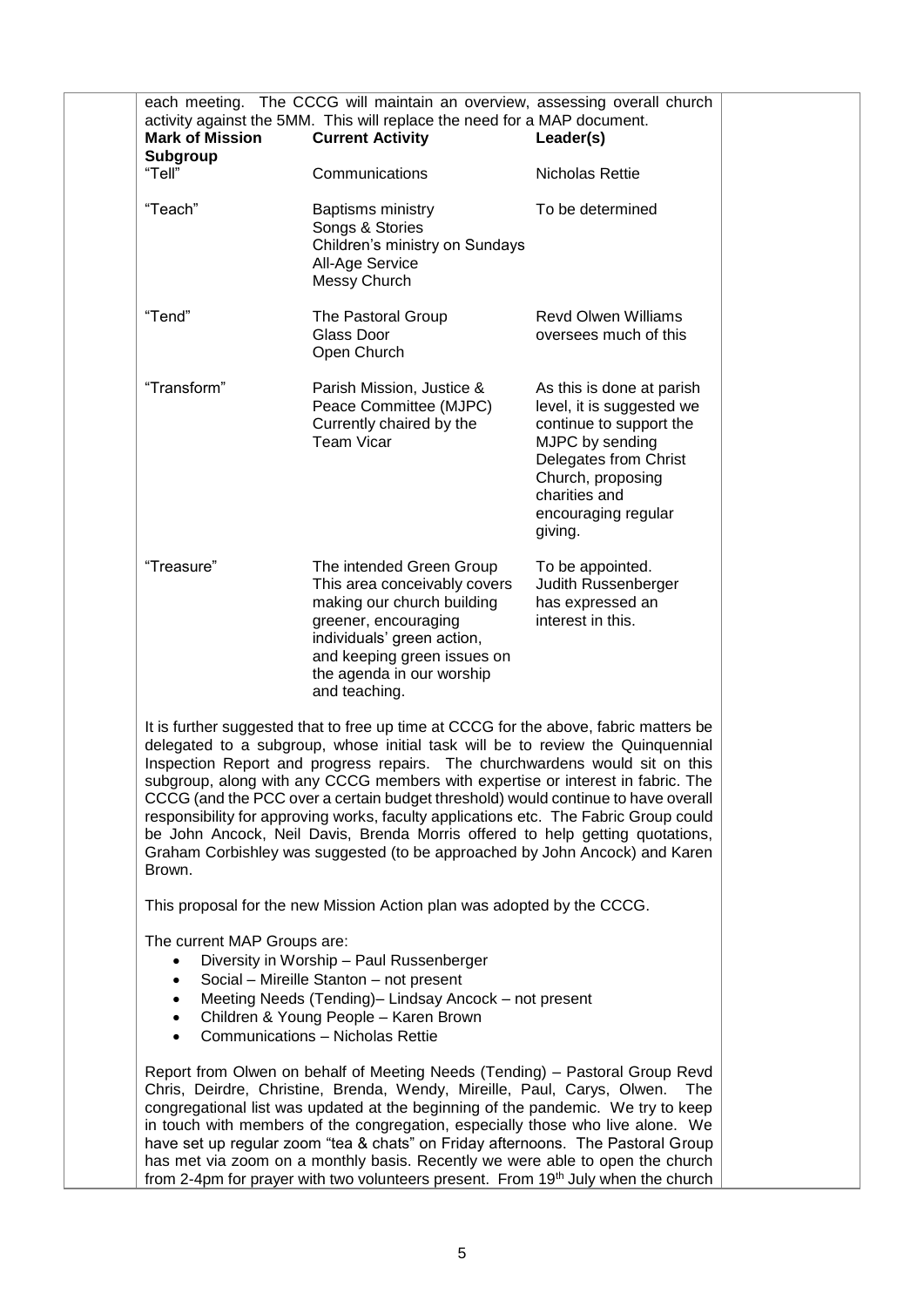|     | is open all day, we plan to provide Chaplaincy (welcoming, listening, caring, praying)<br>for those who might benefit from this service. At present for two days – Monday and<br>Saturday from 2.30 - 4.30 pm and we may be able to extend this once people return<br>from holiday. A new poster will advertise this service. On 24th July at 10.00 am Chris<br>and Deirdre are providing "listening training". In September we hope to offer our<br>Saturday morning Welcome & Refreshments from 10.30 am until 12.30 pm. Also in<br>September we hope to resume our service at the Sheen Lane Centre on the second<br>Friday each month. Glass Door hopes to resume a full service this year with guests<br>staying overnight as before. We were only able to deliver hot meals to the Vineyard<br>last winter due to Covid. Many thanks to all our volunteers.<br>Communications - Nicholas Rettie submitted his report in advance of the meeting.<br>There are currently three noticeboards: the large main board adjacent to the west<br>entrance; the small one adjacent to the south entrance with information about the<br>St Andrew's and St Christopher's rooms; and the sandwich board at the west<br>entrance. All three are in a very bad state of repair. The main noticeboard will be<br>replaced with one similar in size and content with the same brand identity. On the<br>south side the noticeboard will be larger than the present one and will have three<br>sections; one to feature the key information of how to book the hall, another will<br>describe the range of activities in the hall, to promote the facility; the third will detail<br>information about the Nursery School and Laidlaw. It is also the intent to replace<br>the current sandwich board. It is essential that the appearance of the boards convey<br>the right visual impression and Nicholas would like Mercer Design to do the works.<br>Zoe Mercer used to attend Christ Church. Estimated costs could be:- main<br>noticeboard £1,500; the south elevation £1,000; sandwich board £500; artworks<br>£1,000. The estimated costs could be £4,000 including VAT. As soon as the<br>Communications Group has the final artworks and images, they will be presented<br>to the CCCG. Once Covid restrictions are lifted it is the intention of the Group to<br>address the internal signage in church. Nicholas will keep the CCCG informed. The<br>costs could come out of the Donations Account. |  |
|-----|------------------------------------------------------------------------------------------------------------------------------------------------------------------------------------------------------------------------------------------------------------------------------------------------------------------------------------------------------------------------------------------------------------------------------------------------------------------------------------------------------------------------------------------------------------------------------------------------------------------------------------------------------------------------------------------------------------------------------------------------------------------------------------------------------------------------------------------------------------------------------------------------------------------------------------------------------------------------------------------------------------------------------------------------------------------------------------------------------------------------------------------------------------------------------------------------------------------------------------------------------------------------------------------------------------------------------------------------------------------------------------------------------------------------------------------------------------------------------------------------------------------------------------------------------------------------------------------------------------------------------------------------------------------------------------------------------------------------------------------------------------------------------------------------------------------------------------------------------------------------------------------------------------------------------------------------------------------------------------------------------------------------------------------------------------------------------------------------------------------------------------------------------------------------------------------------------------------------------------------------------------------------------------------------------------------------------------------------------------------------------------------------------------------------------------------------------------------------------------------------------|--|
|     | Newsletter: It is intended to produce a revised newsletter quarterly: early<br>September, early December; early March and in June. Hard copies to be delivered<br>to all households in the roads around the church; a PDF format for circulation via<br>email and SM. Features would include introductions and spiritual messages from<br>Fr Chris; information on future events e.g. Harvest Festival, All Souls, All Saints,<br>Remembrance Day, Patronal Festivals etc. Other items could include music,<br>flowers, messy church and children's activities, planned giving, wardens'<br>report/fabric, MU, local schools, social activities etc., remind the community of the<br>opportunity to hold family events such as weddings, baptisms etc. in our lovely<br>church. The Group sought approval from the CCCG to develop the newsletter along<br>these lines. There will be a fee for the creation of the design templates and there<br>will be production costs. Colour will be more expensive but more cheerful than black<br>and white. The CCCG approved the development of the newsletter.                                                                                                                                                                                                                                                                                                                                                                                                                                                                                                                                                                                                                                                                                                                                                                                                                                                                                                                                                                                                                                                                                                                                                                                                                                                                                                                                                                                            |  |
| 12. | <b>Christ Church Community Hall and Rooms:</b><br>Mireille Stanton is on holiday and apologises for not being able to attend the meeting<br>but sent a brief update on the hall. Users are beginning to plan to come back in the<br>autumn and she has been given a few dates. After a tentative flurry of requests for<br>birthday parties this summer, people have cancelled citing uncertainty and lack of<br>enthusiasm from their guests.                                                                                                                                                                                                                                                                                                                                                                                                                                                                                                                                                                                                                                                                                                                                                                                                                                                                                                                                                                                                                                                                                                                                                                                                                                                                                                                                                                                                                                                                                                                                                                                                                                                                                                                                                                                                                                                                                                                                                                                                                                                       |  |
| 13  | <b>Parish Warden's Report:</b>                                                                                                                                                                                                                                                                                                                                                                                                                                                                                                                                                                                                                                                                                                                                                                                                                                                                                                                                                                                                                                                                                                                                                                                                                                                                                                                                                                                                                                                                                                                                                                                                                                                                                                                                                                                                                                                                                                                                                                                                                                                                                                                                                                                                                                                                                                                                                                                                                                                                       |  |
|     | Mary Abel had nothing to report. John Ancock has been working with the Mortlake<br>Group regarding the Brewery Development and the impact it could have on St<br>Mary's. Mary may not be aware of this so John offered to send her a copy of the<br>report.                                                                                                                                                                                                                                                                                                                                                                                                                                                                                                                                                                                                                                                                                                                                                                                                                                                                                                                                                                                                                                                                                                                                                                                                                                                                                                                                                                                                                                                                                                                                                                                                                                                                                                                                                                                                                                                                                                                                                                                                                                                                                                                                                                                                                                          |  |
| 14. | Any other business:<br>There was no further business.                                                                                                                                                                                                                                                                                                                                                                                                                                                                                                                                                                                                                                                                                                                                                                                                                                                                                                                                                                                                                                                                                                                                                                                                                                                                                                                                                                                                                                                                                                                                                                                                                                                                                                                                                                                                                                                                                                                                                                                                                                                                                                                                                                                                                                                                                                                                                                                                                                                |  |
| 15. | Dates of next meeting:                                                                                                                                                                                                                                                                                                                                                                                                                                                                                                                                                                                                                                                                                                                                                                                                                                                                                                                                                                                                                                                                                                                                                                                                                                                                                                                                                                                                                                                                                                                                                                                                                                                                                                                                                                                                                                                                                                                                                                                                                                                                                                                                                                                                                                                                                                                                                                                                                                                                               |  |
|     | $CCCG - 8th September at 7.45 pm$<br>CCCG - 10 <sup>th</sup> November at 7.45 pm                                                                                                                                                                                                                                                                                                                                                                                                                                                                                                                                                                                                                                                                                                                                                                                                                                                                                                                                                                                                                                                                                                                                                                                                                                                                                                                                                                                                                                                                                                                                                                                                                                                                                                                                                                                                                                                                                                                                                                                                                                                                                                                                                                                                                                                                                                                                                                                                                     |  |
| 16. | <b>Closing Prayer:</b>                                                                                                                                                                                                                                                                                                                                                                                                                                                                                                                                                                                                                                                                                                                                                                                                                                                                                                                                                                                                                                                                                                                                                                                                                                                                                                                                                                                                                                                                                                                                                                                                                                                                                                                                                                                                                                                                                                                                                                                                                                                                                                                                                                                                                                                                                                                                                                                                                                                                               |  |